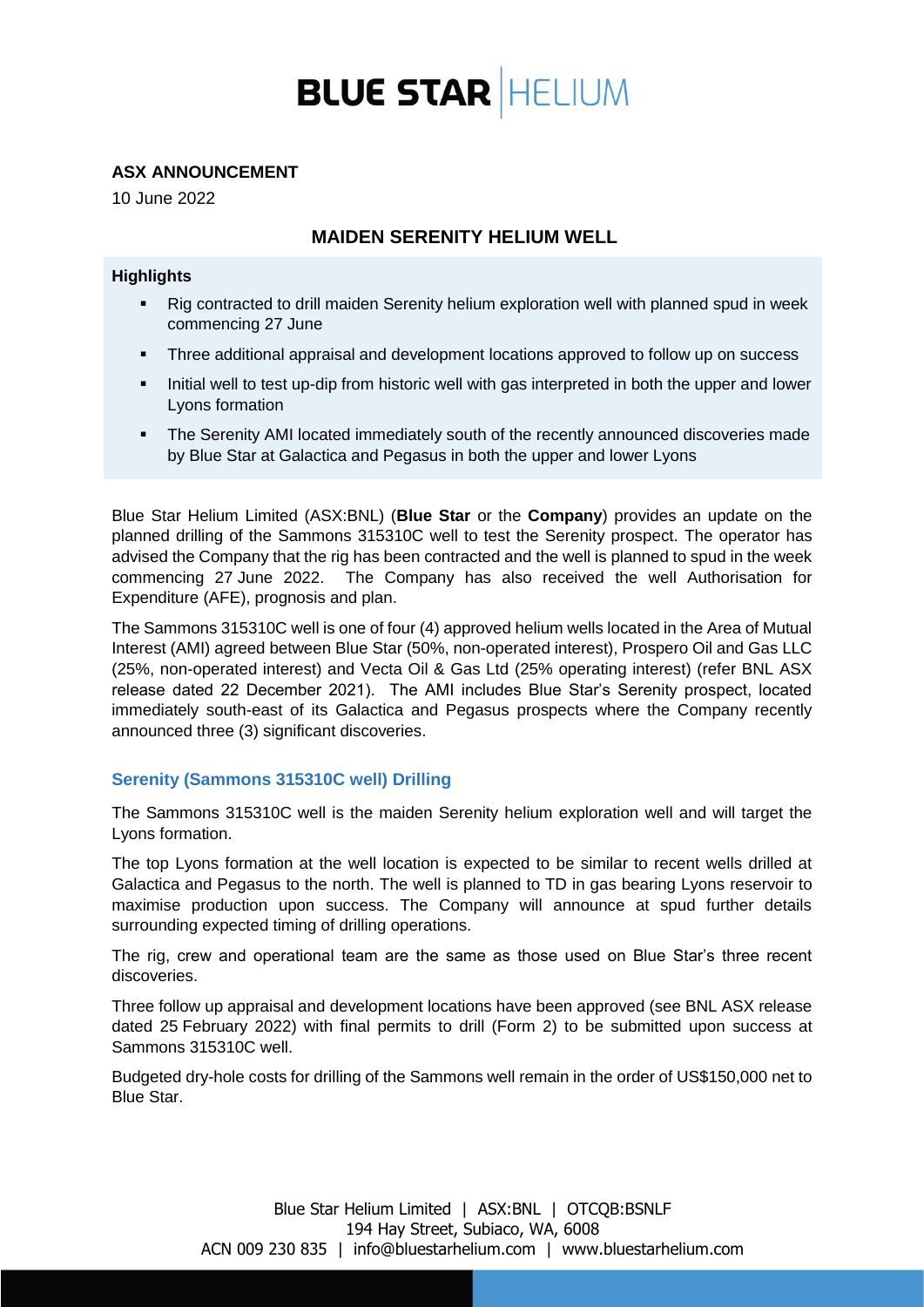# **Serenity prospect**

Blue Star's re-interpretation of offset logs showing gas in the Lyons formation, surface mapping and proprietary gravity and magnetics interpretation highlights the significant potential of Serenity leading to drilling in the first round of exploration.

The Serenity AMI contains the historic State #3053-36-4 well where Blue Star has performed wireline log interpretation highlighting gas on logs in both the upper and lower Lyons. The part of the Serenity prospect being tested by the upcoming Sammons well is interpreted to be up-dip and fault separated from the State #3053-36-4 well where gas has been interpreted.

Blue Star also interpreted gas in the Lyons formation on historic logs in the Denton B#1 and Colorado #B-1 wells on the Galactica and Pegasus prospects where recent discoveries confirmed, and significantly extended, the gas interpretation across these prospects (see BNL ASX release dated 17 May 2022).

The Serenity prospect has the potential to significantly increase the Company's resource base. Blue Star's current Las Animas P50 net unrisked prospective helium resource of 13.4 Bcf does not include an estimate for the Serenity prospect (see BNL ASX releases dated 16 November 2020 and 10 June 2021). Upon success and integration of the well data into Blue Star's geologic model Sproule will be engaged to prepare the first independent resource assessment for the Serenity prospect.



*Figure:1 Blue Star's lease holding and key well locations. Line of section shown.*

Blue Star Helium Limited | ASX:BNL | OTCQB:BSNLF 194 Hay Street, Subiaco, WA, 6008 ACN 009 230 835 | info@bluestarhelium.com | www.bluestarhelium.com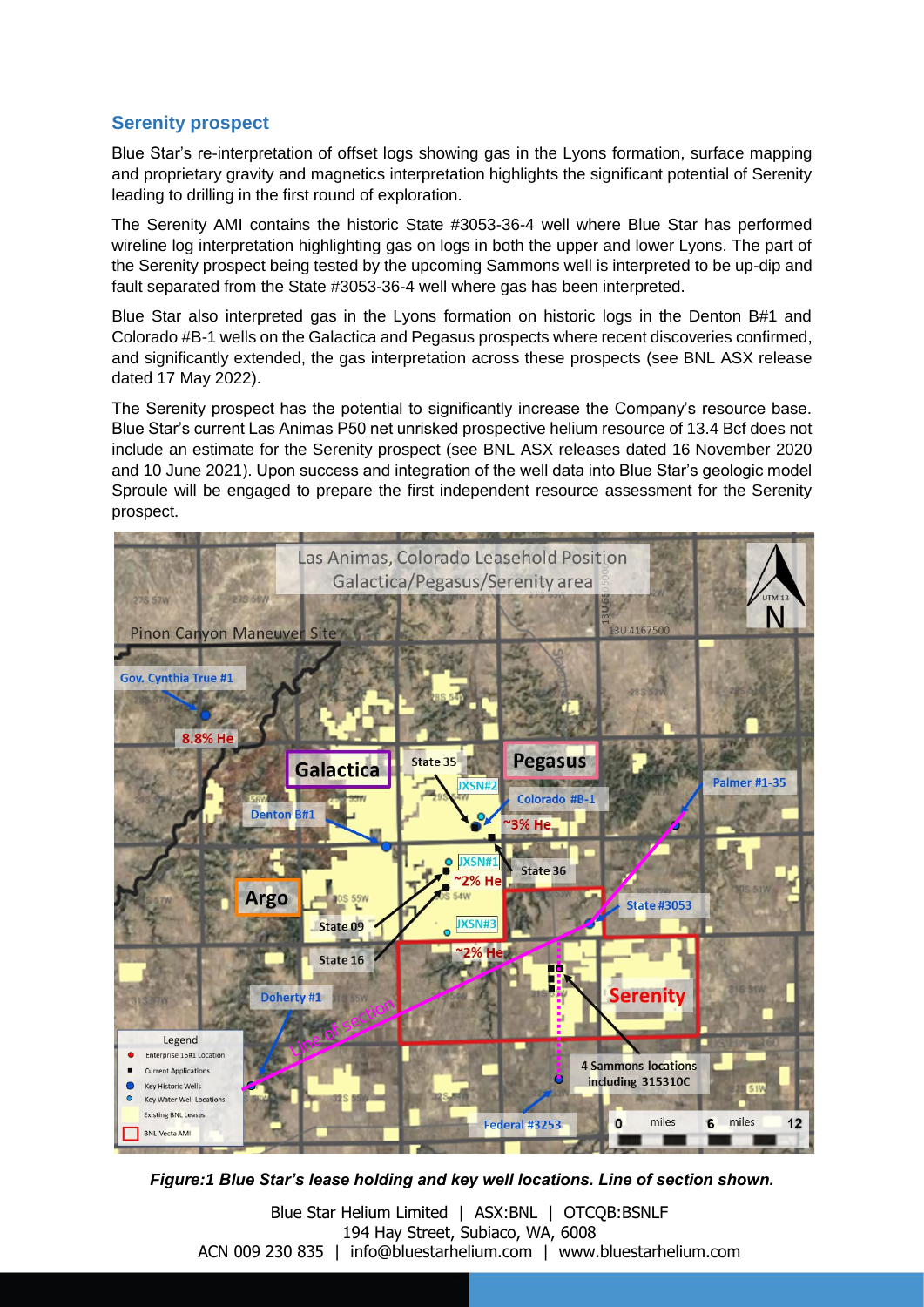

## *Figure:2 Structural schematic cross section across Serenity prospect, including State #3053-36-4 well with interpreted gas in Lyons formation.*

*This ASX Announcement has been authorised for release by the Board of Blue Star Helium Limited.*

**For further information, please contact:** Trent Spry Managing Director & CEO [info@bluestarhelium.com](about:blank) +61 8 9481 0389